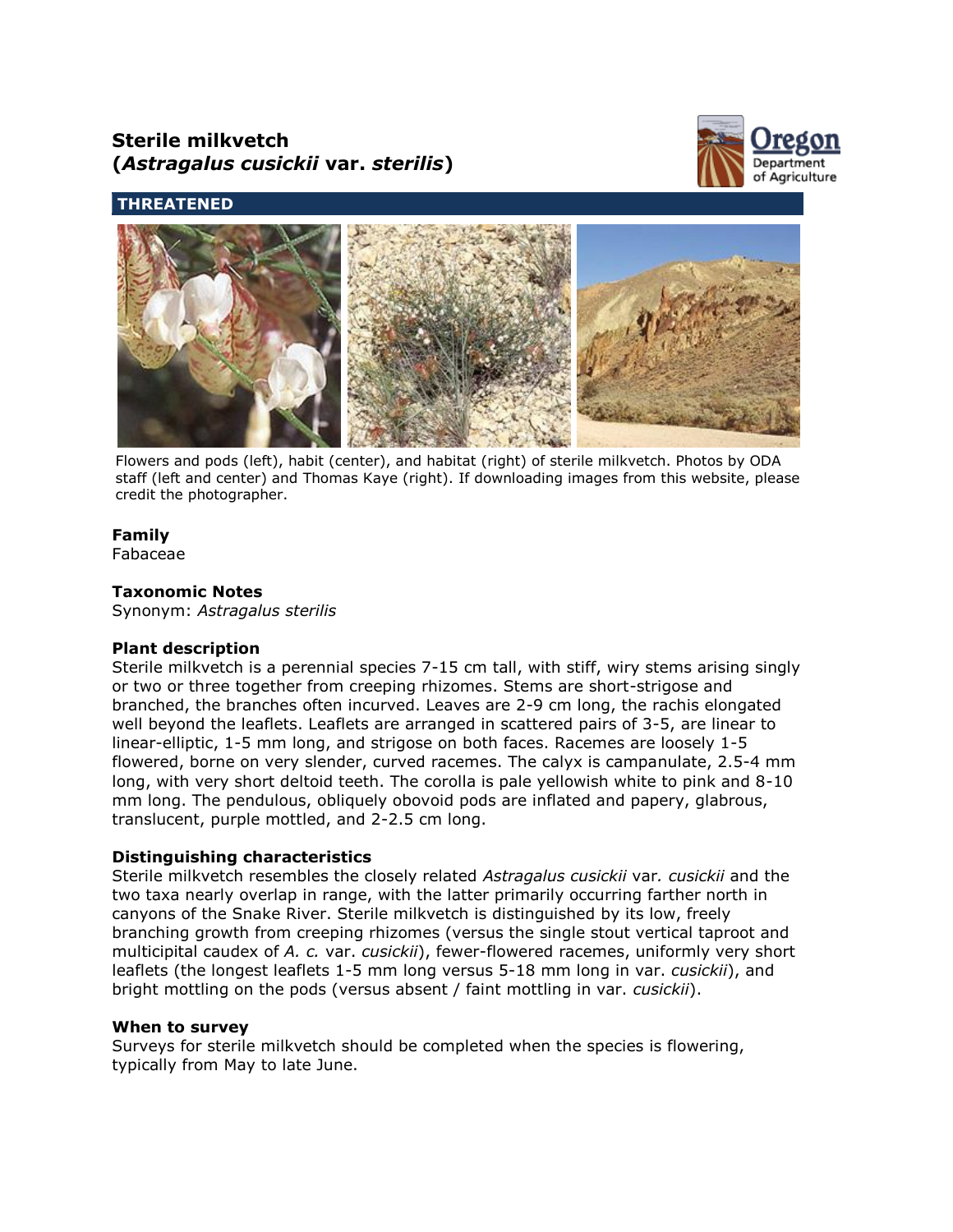#### **Habitat**

Sterile milkvetch inhabits dry, barren ashy areas on gravelly and sandy clay bluffs and knolls at elevations ranging from 823-1460 m (2700-4800 ft). Although the immediate habitat is nearly devoid of other vegetation, sterile milkvetch occurs locally within sagebrush scrub communities.

Commonly associated plant species include *Artemisia arbuscula, A. tridentata, Bromus tectorum, Camissonia claviformis, Eriogonum novonudum, E. microthecum, Eriophyllum lanatum, Galium multiflorum, Linum lewisii, Mentzelia packardiae, Minuartia nuttallii, Monardella odoratissima, Pascopyrum smithii, Penstemon miser, Poa secunda* ssp*. secunda, Salvia dorrii, Senecio ertterae, Stephanomeria tenuifolia*, and *Trifolium owyheense*.

#### **Range**

Sterile milkvetch is endemic to the Owyhee Uplands, occurring along the Owyhee River in southeastern Oregon and adjacent Idaho, within the Northern Basin and Range ecoregion.

#### **Oregon counties**

Malheur

#### **Federal status**

None

#### **Threats**

Primary threats to sterile milkvetch include habitat loss and direct destruction of plants due to mining activities, invasions by exotic weeds including *Bromus tectorum*, prolonged drought conditions, off-road vehicle use, grazing by wildlife and livestock, and seed predation by insects.

#### **Did you know?**

As its name suggests, sterility frequently occurs in this taxon, with few or no flowers and pods produced by individual plants, even under seemingly favorable conditions. Pod production can vary by population, ranging from negligible production to pod production in almost all members of a population. Results from a reproductive ecology and cultivation study of sterile milkvetch indicate that the species may partially compensate for its low rates of fruit production with relatively high seed set per pod and high germination rates. In addition, the species can reproduce vegetatively via creeping rhizomes. A single genet can consist of stems scattered over an area up to several square yards, all connected by subterraneous woody cords.

#### **References**

Barneby, R. C. 1989. Fabales. In: A. Cronquist, A. H. Holmgren, N. H. Holmgren, J. L. Reveal, P. K. Holmgren, and R. C. Barneby. Intermountain Flora: Vascular Plants of the Intermountain West, U.S.A. 6 vols. Vol. 3 Part B. New York Botanical Garden, Bronx, NY.

Barneby, R. 1964. Atlas of North American *Astragalus*. Memoirs of the New York Botanical Garden 13:336-338.

Barneby, R. C. 1949. Pugillus Astragalorum XI: Two new species. Leaflets of Western Botany 5:193-195.